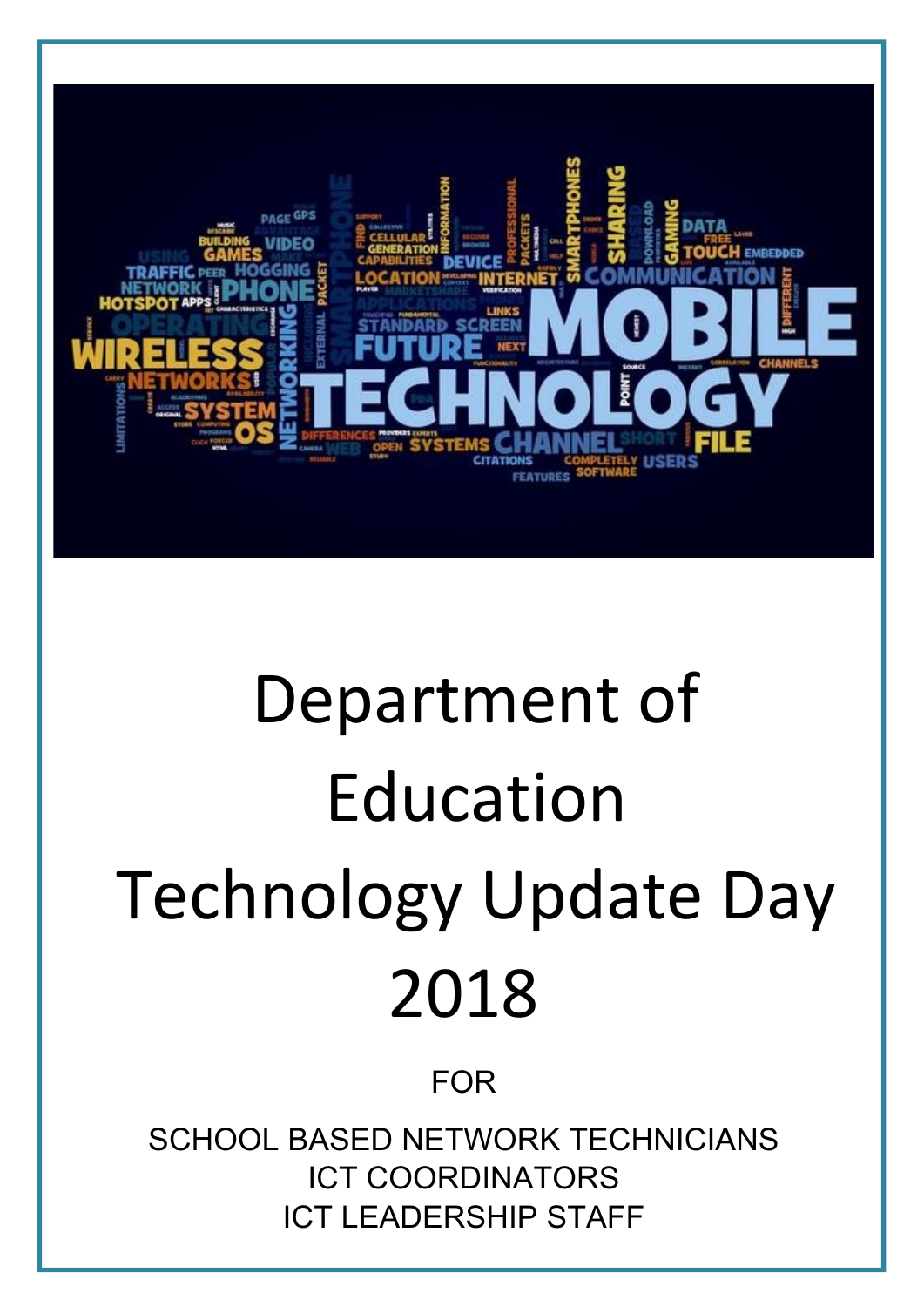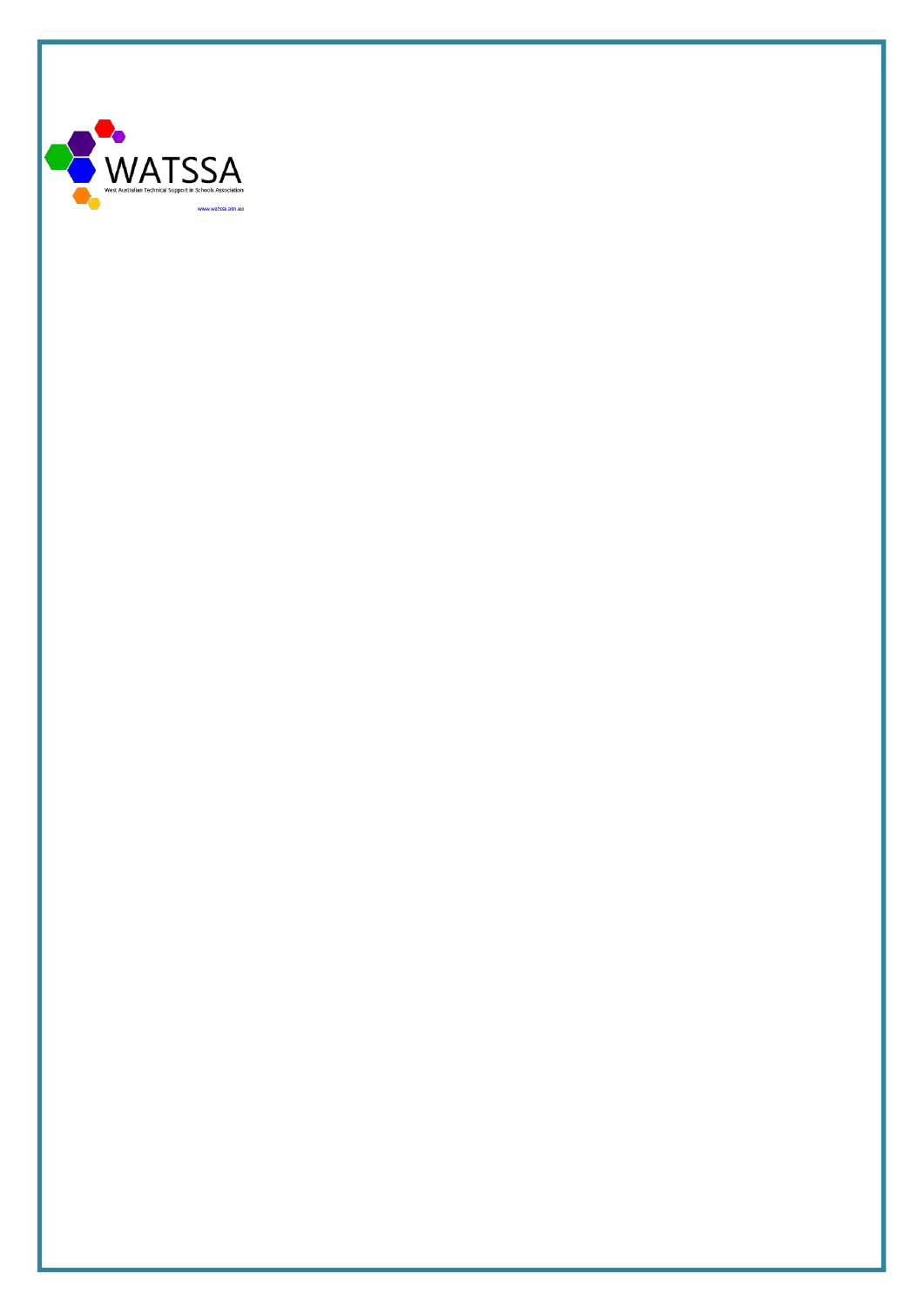# JOHN CURTIN COLLEGE OF THE ARTS



# NOVEMBER 16TH 2018

Technology Update Day 2018 is fast approaching and we would like to present the program for the day.

Last year's Technology Update Day 2018 was a great success and in an effort to make it bigger, better and more inclusive we are providing two streams on the day; a technical stream for the ICT Technicians and a ICT Leadership stream for ICT Coordinators and ICT Leaders.

We hope the new format appeals to the wider audience and that you will find something to suit you, whether it is a technical deep dive or one of our ICT leadership sessions.

I want to take this opportunity to thank the staff at John Curtin College of the Arts for their support and providing a fantastic venue. To all the staff in ICT at Central Office who have offered to present or assist with the organisation on the day, thankyou!

> Harold Ballard ICT Customer Relationship Manager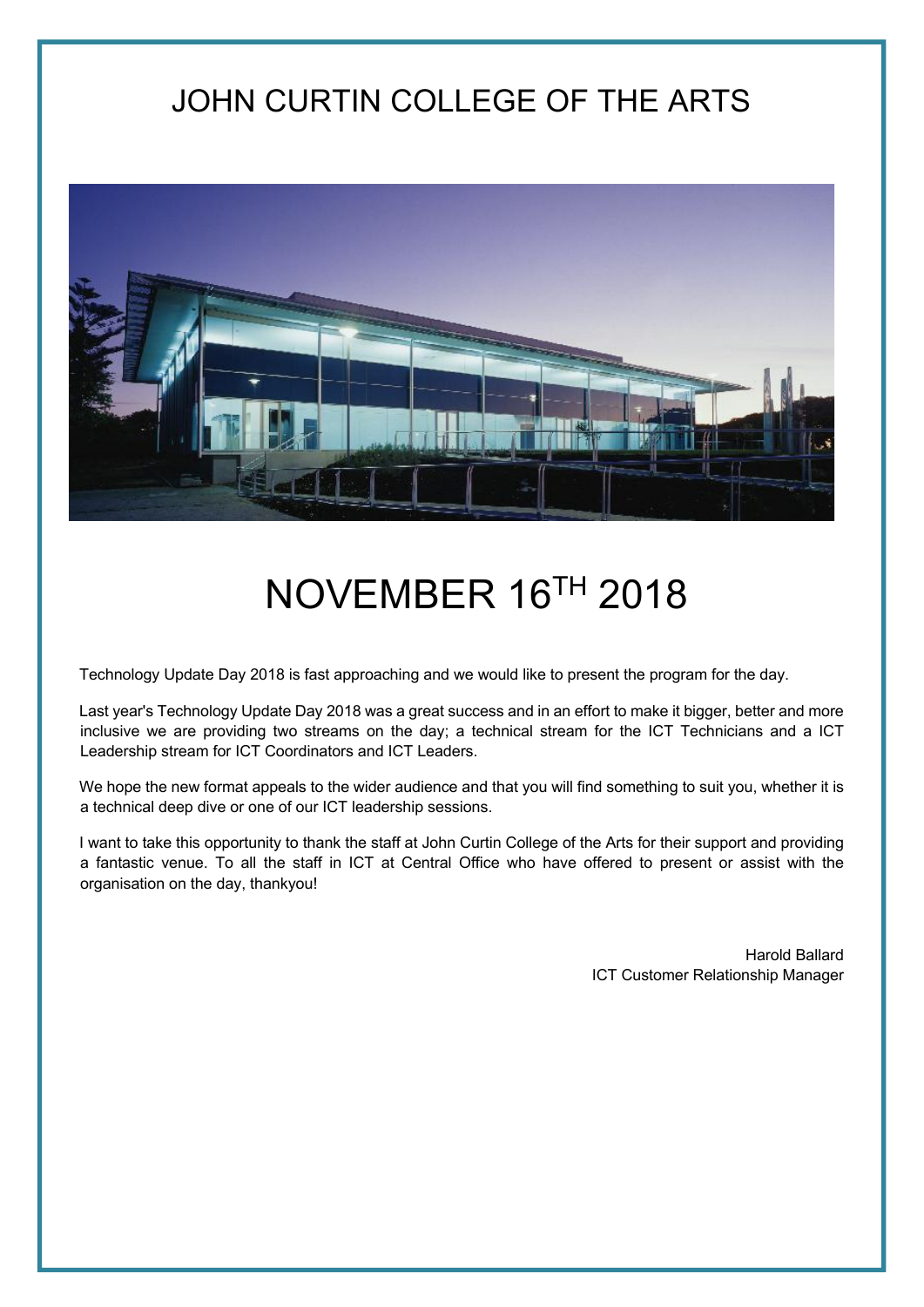# **General Information**

## **Registration**

Bookings for this year's ICT Technology Update Day will be through the Institute for Professional Learning's system (PLIS). This is the link to enable you to get into the system through the IPL calendar. https://plis.det.wa.edu.au/EventDetails.aspx?EventID=24344

## **Registration Deadline**

Deadline for Registrations is Friday, November 9<sup>th</sup>. There will be no refunds given after this date. Refunds will only be considered for extreme circumstances.

# **Getting to the event**

John Curtin College of the Arts have graciously donated the use of their theatre for the day.

The school is located at 90 Ellen Street, Fremantle.

There will be limited parking available on the day and you are encouraged to use public transport to get to the event if possible.

Once at the Fremantle train station you have a few options to get to the school. You can either catch the free Red Cat bus from the train station (which leaves every 15 minutes) and get off at the Fremantle Park stop which is directly across from the school, or if you need to get your steps up …. It is about a fifteen-minute walk from the train station.

Fremantle CAT Timetable - https://www.fremantle.wa.gov.au/sites/default/files/Fremantle-CAT-Timetable-204-20160131.pdf



# **WATSSA Annual General Meeting**

The newly formed WATSSA (West Australian Technical Support in Schools Association) will be holding their first Annual General Meeting at the end of the day's program.

Positions on the Leadership Committee will be vacant at the AGM; nominations forms are available from the WATSSA

website. Nominations close  $9<sup>th</sup>$  November and voting will be at the AGM. It is important to ensure that if you would like to nominate for committee that you have the approval and support of your school.

#### WATSSA Nomination Form

The WATSSA Leadership Committee looks forward to your participation at the AGM.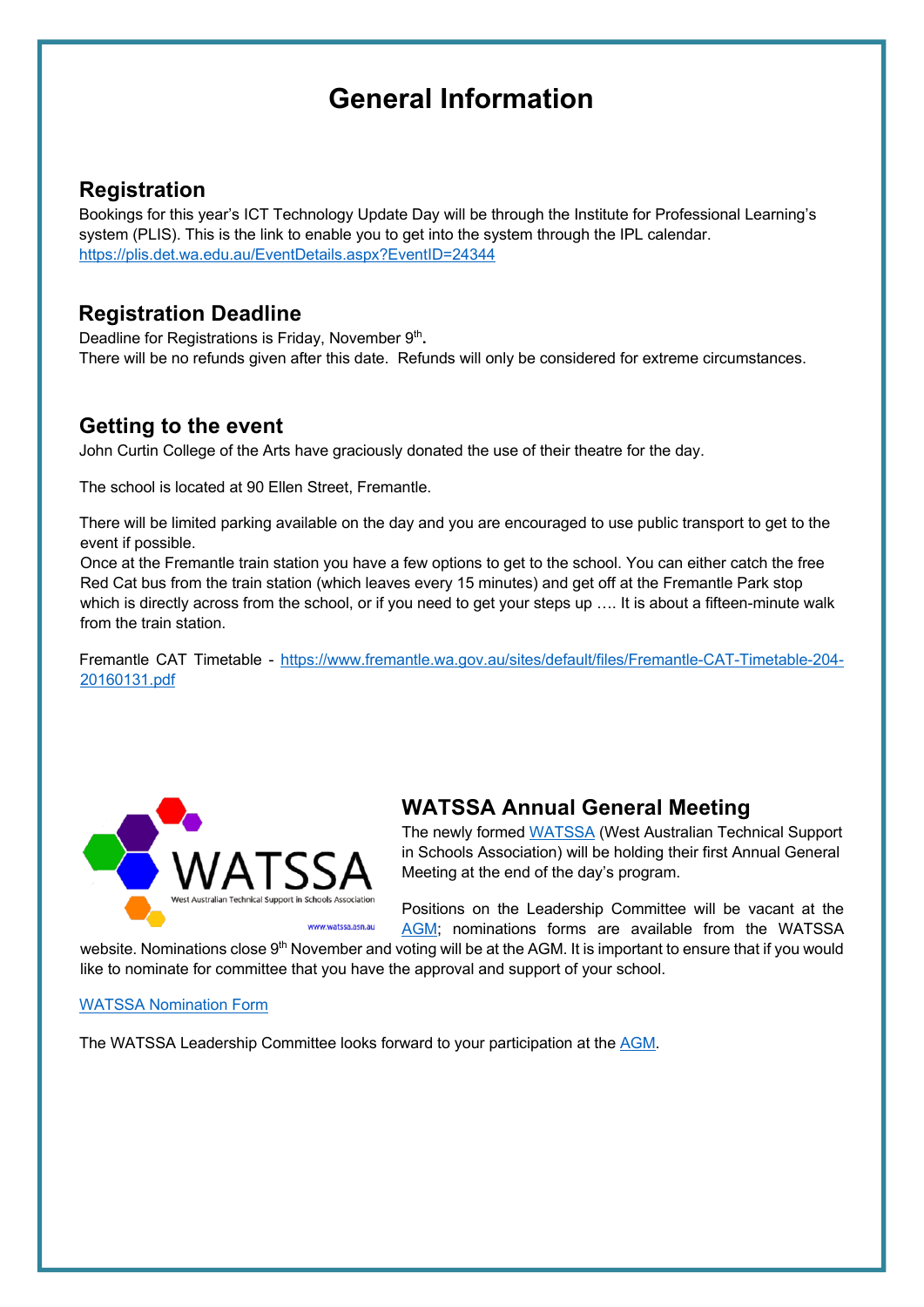# **CONFERENCE PROGRAM**

# **Friday November 16th**

| 7.30am - 8.15am         | <b>Theatre Foyer</b>        | Event Registration / Information Desks                                            |
|-------------------------|-----------------------------|-----------------------------------------------------------------------------------|
| 8.15am - 9.00am         | <b>Main Theatre</b>         | <b>Official Opening</b><br>Keynote Speaker - David Dans (CIO)                     |
| $9.10$ am $- 10.00$ am  | <b>Main Theatre</b>         | Leadership Stream - Lynwood SHS Case Study                                        |
|                         | <b>Foyer Breakout Area</b>  | <b>Technical Stream - SOE Development</b>                                         |
|                         | <b>Studio Breakout Area</b> | Technical Stream - School Internet Gateway & Next<br><b>Generation Networking</b> |
| $10.00$ am $- 10.15$ am | <b>Theatre Foyer</b>        | <b>Break - Morning Tea</b>                                                        |
| $10.15$ am $- 11.00$ am | <b>Main Theatre</b>         | <b>Leadership Stream - Connect</b>                                                |
|                         | <b>Foyer Breakout Area</b>  | Technical Stream - ICT Tools - SSS / ICT Dashboard                                |
|                         | <b>Studio Breakout Area</b> | Technical Stream - ICT Security Update                                            |
| $11.10am - 12.00pm$     | <b>Main Theatre</b>         | <b>Apple Presentation</b>                                                         |
| 12.00pm - 12.45pm       | <b>Theatre Foyer</b>        | <b>Break - Lunch</b>                                                              |
| 12.45pm - 1.35pm        | <b>Main Theatre</b>         | Leadership Stream - Office 365                                                    |
|                         | <b>Foyer Breakout Area</b>  | Technical Stream - School Internet Gateway & Next<br><b>Generation Networking</b> |
|                         | <b>Studio Breakout Area</b> | Technical Stream - SOE Development                                                |
| $1.45$ pm $- 2.35$ pm   | <b>Main Theatre</b>         | Leadership Stream - WebSIS                                                        |
|                         | <b>Foyer Breakout Area</b>  | Technical Stream - ICT Security Update                                            |
|                         | <b>Studio Breakout Area</b> | Technical Stream - ICT Tools - SSS / ICT Dashboard                                |

**Cont ….**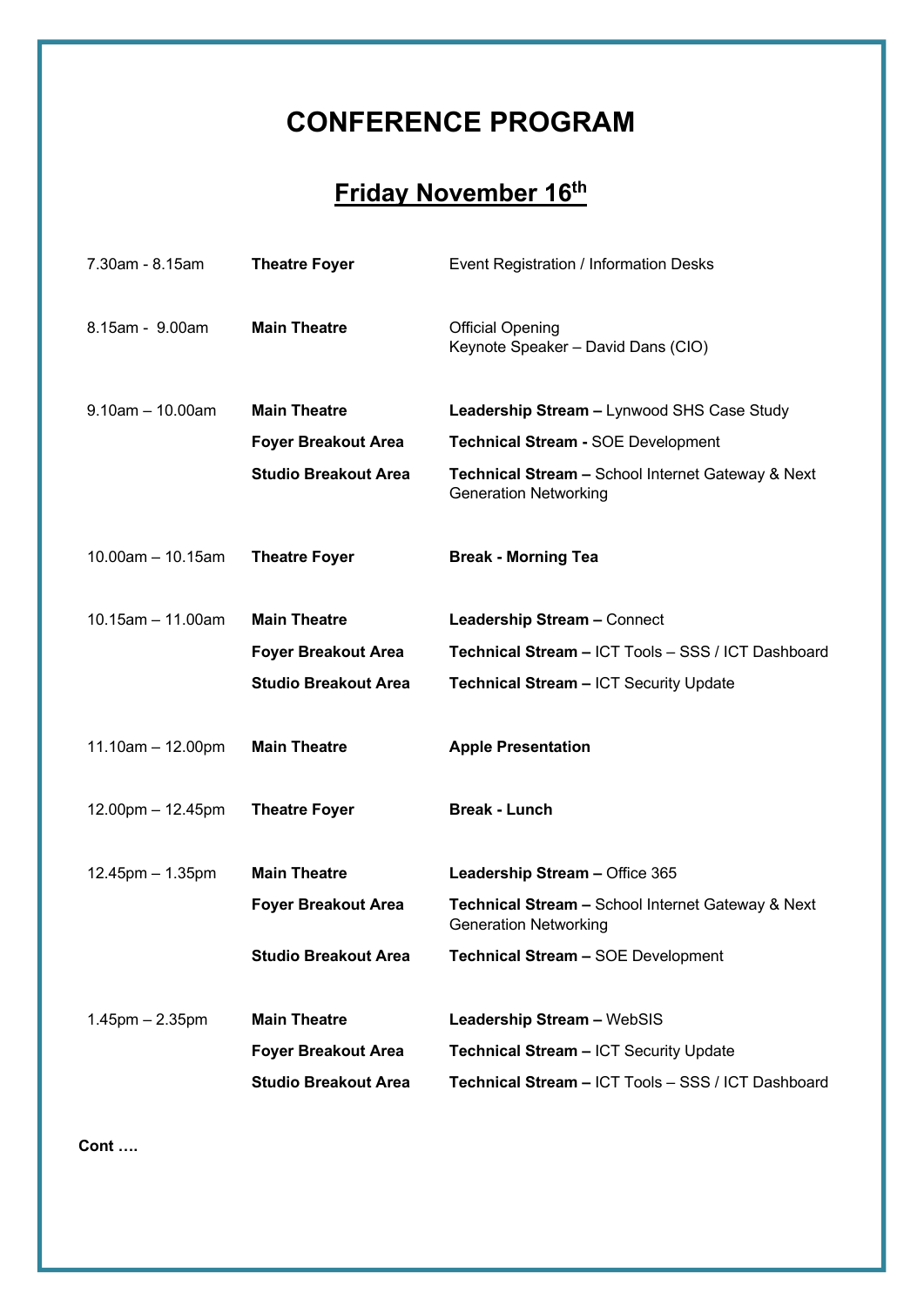| $2.45$ pm $-3.45$ pm | <b>Main Theatre</b>                                                   | <b>ICT Directors Presentation</b> |
|----------------------|-----------------------------------------------------------------------|-----------------------------------|
| $3.45$ pm $-4.30$ pm | <b>Main Theatre</b>                                                   | <b>Panel Discussion</b>           |
| 4.30pm               | <b>CLOSE</b>                                                          |                                   |
| $4.30pm - 5.00pm$    | West Australian Technicians in<br><b>Schools Association (WATSSA)</b> | Inaugural Annual General Meeting  |

# **PLENARY AND BREAKOUT SESSION DETAILS**

# **CONFERENCE OPENING & KEYNOTE SPEAKER: 8.15am – 9.00am**

#### **David Dans – Chief Information Officer**

David joined the Department in January 2017, having spent four years as CIO at Landgate. His history includes a stint as iiNet's first-ever Chief Information Officer, a position he held from December 2005 to the middle of 2007.

He has also held numerous Leadership roles at a range of technology-related businesses, including Bankwest, ERG Transit systems, Wilson Technology Solutions, Integrated Group and LHKL Business Services.

In his new role, David is responsible for managing the IT budget as well as the challenges involved with delivering IT services across 800 schools, including in remote and regional locations.

Davids focus is on developing programs to improve digital services in schools as part of the state's "classroom first" strategy.

# **PLENARY SESSION (Main Theatre) - 9.10am to 10.00am**

### **Leadership Stream – ICT Leadership in Practice – Jonathan Stanley**

#### **Presented by – Jonathan Stanley (ICT Network Administrator, Lynwood SHS)**

Jonathan has been working for the Department in the role of IT Technician / Network Administrator for over 8 years. Jonathans focus is to achieve the best educational outcomes for schools through the use and implementation of effective technology whilst working within strict budgets. Jonathan is currently at Lynwood SHS and has a broad range of experience working in and supporting different public schools (some concurrently) including primary schools.

Jonathan's session will explore the transition for Lynwood SHS to the SOE environment. The strategies implemented to deal with issues like asset management, bring your own device (BYOD), managing student and staff personal devices and implementing an ICT enriched pedagogy.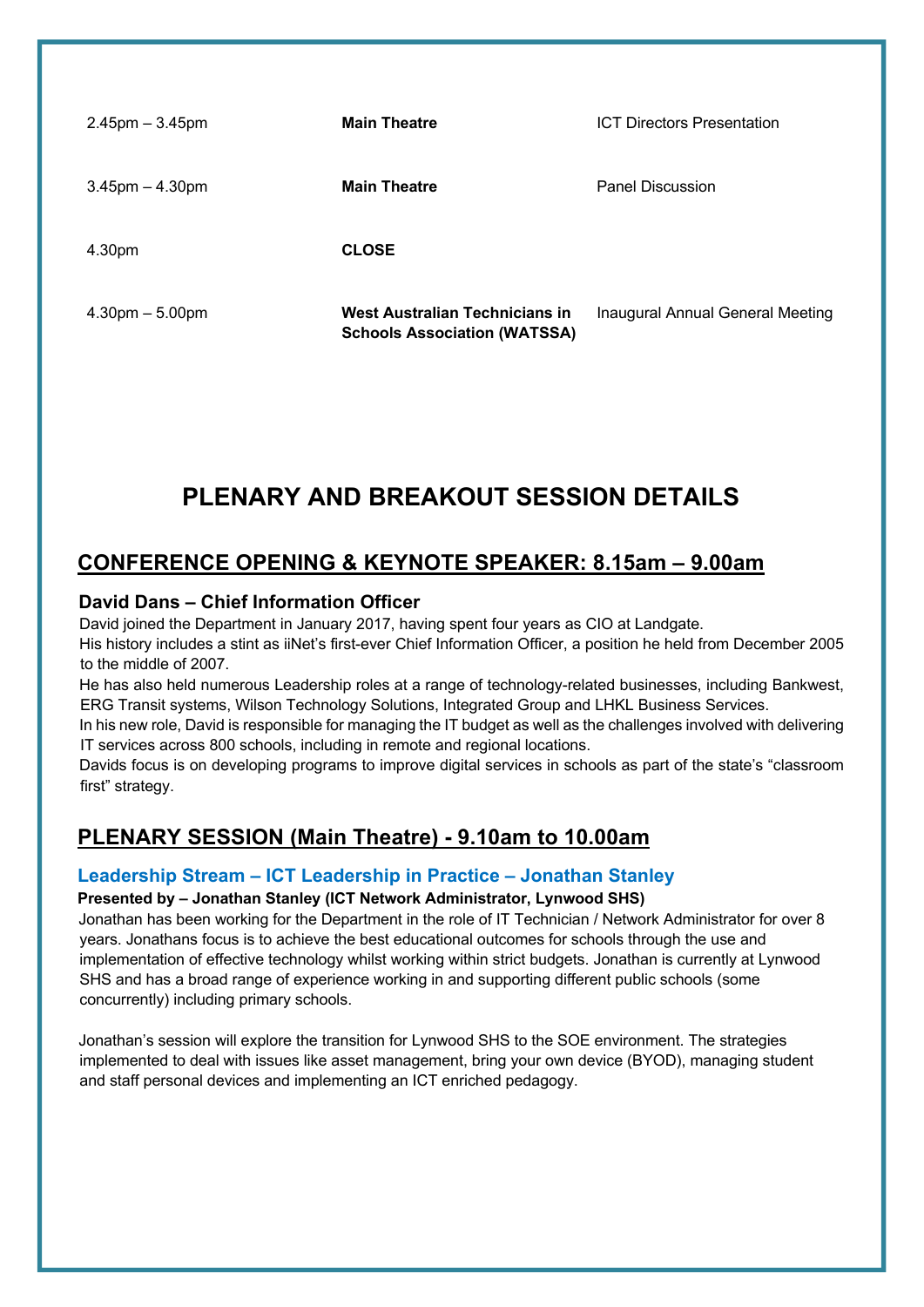# **BREAKOUT SESSION (Foyer) - 9.10am to 10.00am**

#### **Technical Stream – SOE Development**

#### **Presented by – Alvin Hall & Michael Caddy**

Alvin Hall started working in IT back in 2006. For the past eight years Alvin has assisted with the implementation and design of SOE frameworks across multiple government organisations. He holds industry certifications across AWS, the Linux Foundation as well as Microsoft's desktop, server and Cloud technologies.

Michael Caddy is the technical lead for the ICT Customer Service Centre SOE team. Michael began working in IT at Shenton College in 2001, and has worked across a range of Department high schools and the not-forprofit sector. He has worked for the Customer Service Centre for the past seven years specialising in SOE Development and Cloud Integration.

This session will provide an update on the developments and updates to the SOE environment for 2018. This will include:

- The Departments transition to Windows 10;
- The PaperCut Upgrade story;
- The first SOEv4.5 to SOEv4.5 migration (Thornlie SHS) with lessons learnt; and
- The new SOE Quarterly Release process.
- And more!

There is time allocated at the end for a Q&A session. Your opportunity to ask the SOE Development team the hard questions!

# **BREAKOUT SESSION (Studio) - 9.10am to 10.00am**

#### **Technical Stream – School Internet Gateway & Next Generation Networking Presented by – Kieren Smith, Matthew Stidolph & Crispin Harris**

Kieren is an Associate Systems Engineer in the ICT Operations Centre team. He has worked in various roles and teams including the SOE 4.5 Project, Wireless Infill and the SIG Project as dedicated project support. Since the SIG project he has been part of the Operations Centre team assisting the team with sharing and documenting everything about the SIG as well as supporting schools.

Matt Stidolph is a junior network admin who came from supporting All Saints College. Since joining the department he has filled a number of roles and is now part of the Operations Centre Team supporting schools. His primary focus is to bridge the gap between ICT & Schools so that they are self-sufficient going into the future

Kieren & Matt will cover the current state of the SIG as well as an in depth talk on its policies and user authentication. Flow of network traffic from devices such as iPads and School Tier 3 servers will be discussed along with common issues and misconceptions of the SIG.

Crispin Harris is a Technical Architect for Kinetic IT. Throughout his 25 year career, Crispin has designed and implemented network and security solutions for organisations such as WA Police, CSC, Woodside and FMG. For the past 6 years, Crispin has worked within the Department and is embarking on his latest challenge, to design the next generation of school networks.

Crispin's presentation will address current school network design, its limitations and provide an overview of requirements being gathered for the future network design.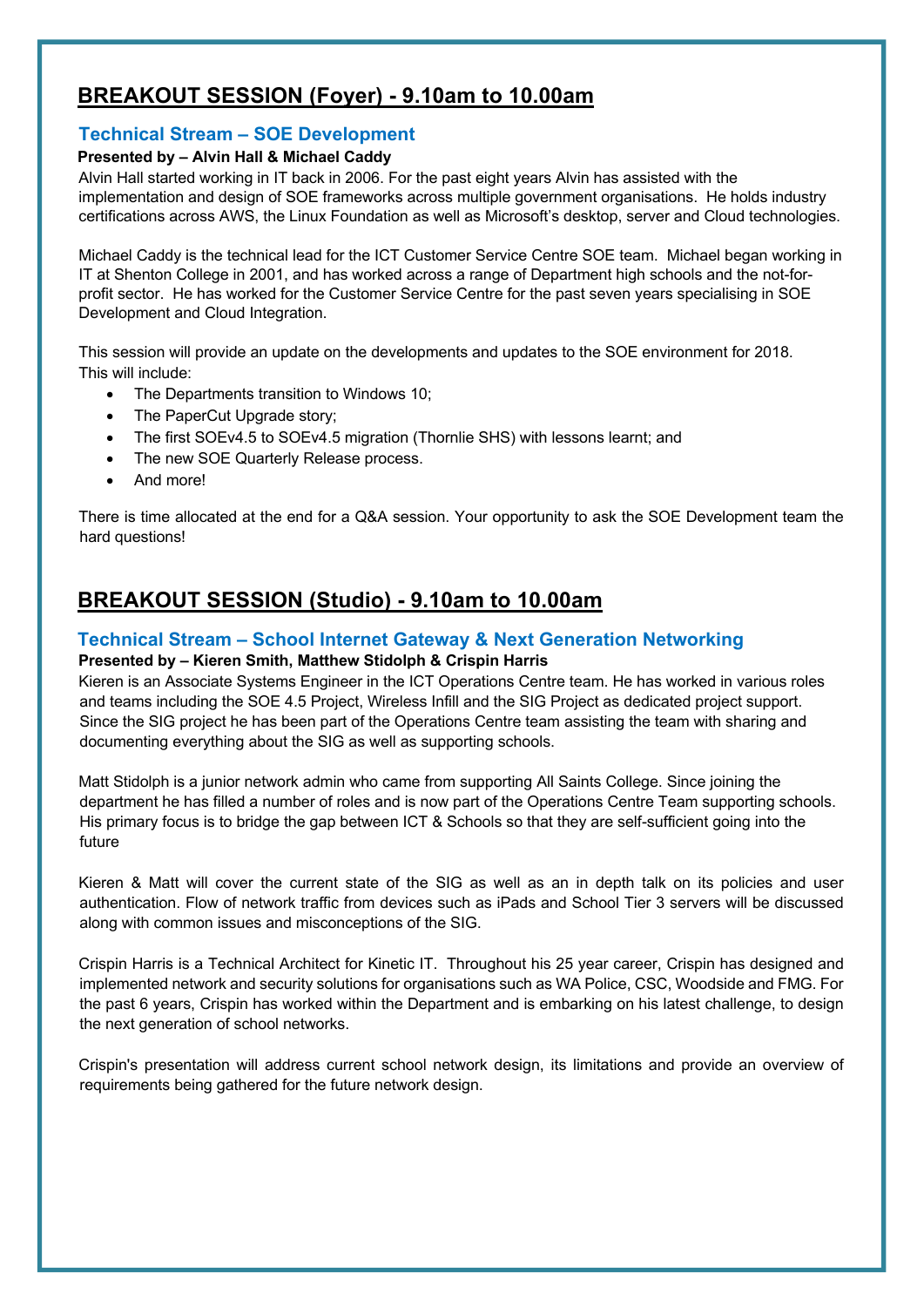# **PLENARY SESSION (Main Theatre) - 10.15am to 11.00am**

#### **Leadership Stream – CONNECT**

#### **Presented by – Jeni McAuliffe**

Jeni is a Principal Project Officer with Strategy and Projects with a background in Secondary Science teaching. She has been involved with Connect since its inception and has worked closely with schools as they embrace and plan to implement Connect. Jeni is also involved in supporting the Office 365 suite and web conferencing in Schools.

Connect is the Department of Education (DoE) integrated online K-12 schooling environment for teachers, students, parents and communities to engage securely and safely in collaborative teaching and learning activities. Connect brings education communities together so that information, learning and curriculum resources can be created, utilised and shared.

This session will look at the new look Connect that will be available in schools towards the end of this year, discuss the enhancements in the new look Connect and its responsive and adaptive nature to all devices.

# **BREAKOUT SESSION (Foyer) - 10.15am to 11.00am**

#### **Technical Stream – ICT TOOLS (SSS / ICT Dashboard)**

#### **Presented by – Bernhard Spits**

Bernie is an application developer with more than 10 years experience at the Department of Education. He first started on the Service Desk and quickly developed a strong technical grounding that saw him work in numerous roles in infrastructure support, SOE development, and even team leading.

While he had some coding experience through university, his interest peaked during his was heavy involvement in the Departments SOEv4 project. Combining his infrastructure knowledge with scripting skills. Bernie was pivotal in automating a number of processes that helped streamline the SOE deployment. Eg. Automated Server Builds. Bernie is currently a developer in the team responsible for ICT Dashboard, Schools Self Service, and many other applications and integrations that underpin the SOE.

This session will cover the developments in 2018 for the Schools Self Service (SSS) and ICT Dashboard; provide a behind the scenes on these tools on how they function.

Focus on new functionality in the SSS tool such as the network automation using the recently released SSS API and discuss future developments such as switch port Leadership and on boarding wireless access points. Time permitting, the opportunity for a Q&A session at the end.

# **BREAKOUT SESSION (Studio) - 10.15am to 11.00am**

#### **ICT THREAT PREVENTION**

#### **Presented by – Mat Platel, Alan Fereday, Nandini Bhundia**

Mat Platel is the Operations Manager responsible for managing the teams that deliver Network and Security services to the Department of Education. Although new to Education, Mat has been with Kinetic IT for 10 years delivering infrastructure related services into WA Police, Water Corporation and INPEX. Prior to Kinetic IT, Mat has experience working within IT delivery teams for organisations such as BankWest, Sony and the CSIRO.

Alan Fereday is a Technical Specialist with 20 years experience working within IT operational infrastructure and service delivery. For the last 8 years, Alan has focussed on delivering Information Security services in the corporate and government sectors for organisations such as Bunnings, INPEX and now Education. Alan is a former state secretary for Australian Information Security Association (AISA).

Nandini is a Systems Engineer within the Security Services team. She has 10 years experience within the IT Industry with 7 years focused in Information Security at organisations such as INPEX, LandGate, GovNext and Education.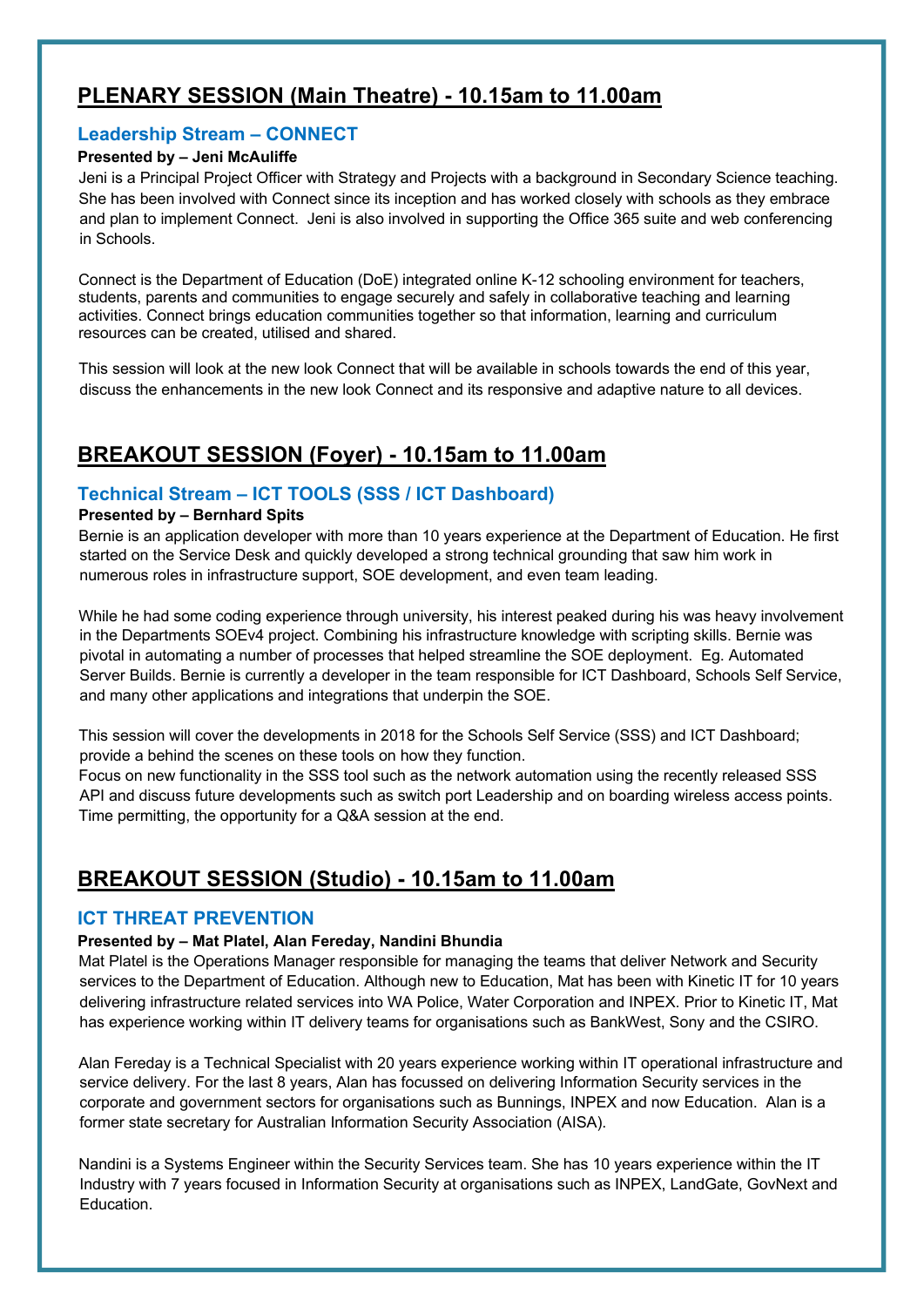This session will cover the current practices and future roadmap for providing a secure environment in the Department of Education. This includes:

- Security metrics From the Department's security landscape
- Phishing emails Awareness and controls
- Endpoint Protection An overview of tools and deployment considerations.
- Tier 3 servers good practices: patching, hardening, backups
- Passwords Dept Policy, cracked passwords, good password practices, password blacklisting.
- Remote access Department requirements and expectations.
- USB devices policy and cautions.

# **PLENARY SESSION (Main Theatre) - 11.10am to 12.00pm**

#### **APPLE PRESENTATION**

#### **Presented by – WA Apple Education Team**

The Department of Education has enjoyed a collaborative relationship with Apple, and as a result Apple has made significant enhancements to its ecosystem for schools and institutions to enable technology managers, IT administrators and teachers to more easily set up, manage and use Apple devices in the classroom. New updates help simplify and streamline deployment in both one-to-one and shared environments, and enhancements to the iPad challenge the status quo for what's possible in both the primary and secondary classroom.

Join us for an update on how Apple is supporting DoE schools with the latest technical updates, empowering teachers and school leaders with new resources, and even helping parents and students in new ways never seen before.

## **PLENARY SESSION (Main Theatre) – 12.45pm to 1.35pm**

#### **Leadership Stream - OFFICE365**

#### **Presented by – Adam Cheetham**

Adam has been working for education for nearly 20 years. He started as a Primary Teacher and administrator before joining E-Schooling. Adam works on several projects in E-Schooling including Connect, Online Professional Learning and Office 365. Adam's is currently assisting schools by providing support and training to assist schools adopting the newly available Office 365 tools.

This session will provide an overview of the current Office 365 products available to schools and the future release of additional products; discuss how they can be enabled and outline the considerations and impacts of using cloud storage and live documents.

## **BREAKOUT SESSION (Foyer) - 12.45pm to 1.35pm**

#### **Technical Stream – School Internet Gateway & Next Generation Networking**

#### **Presented by – Kieren Smith, Matthew Stidolph & Crispin Harris**

Kieren is an Associate Systems Engineer in the ICT Operations Centre team. He has worked in various roles and teams including the SOE 4.5 Project, Wireless Infill and the SIG Project as dedicated project support. Since the SIG project he has been part of the Operations Centre team assisting the team with sharing and documenting everything about the SIG as well as supporting schools.

Matt Stidolph is a junior network admin who came from supporting All Saints College. Since joining the department he has filled a number of roles and is now part of the Operations Centre Team supporting schools. His primary focus is to bridge the gap between ICT & Schools so that they are self-sufficient going into the future.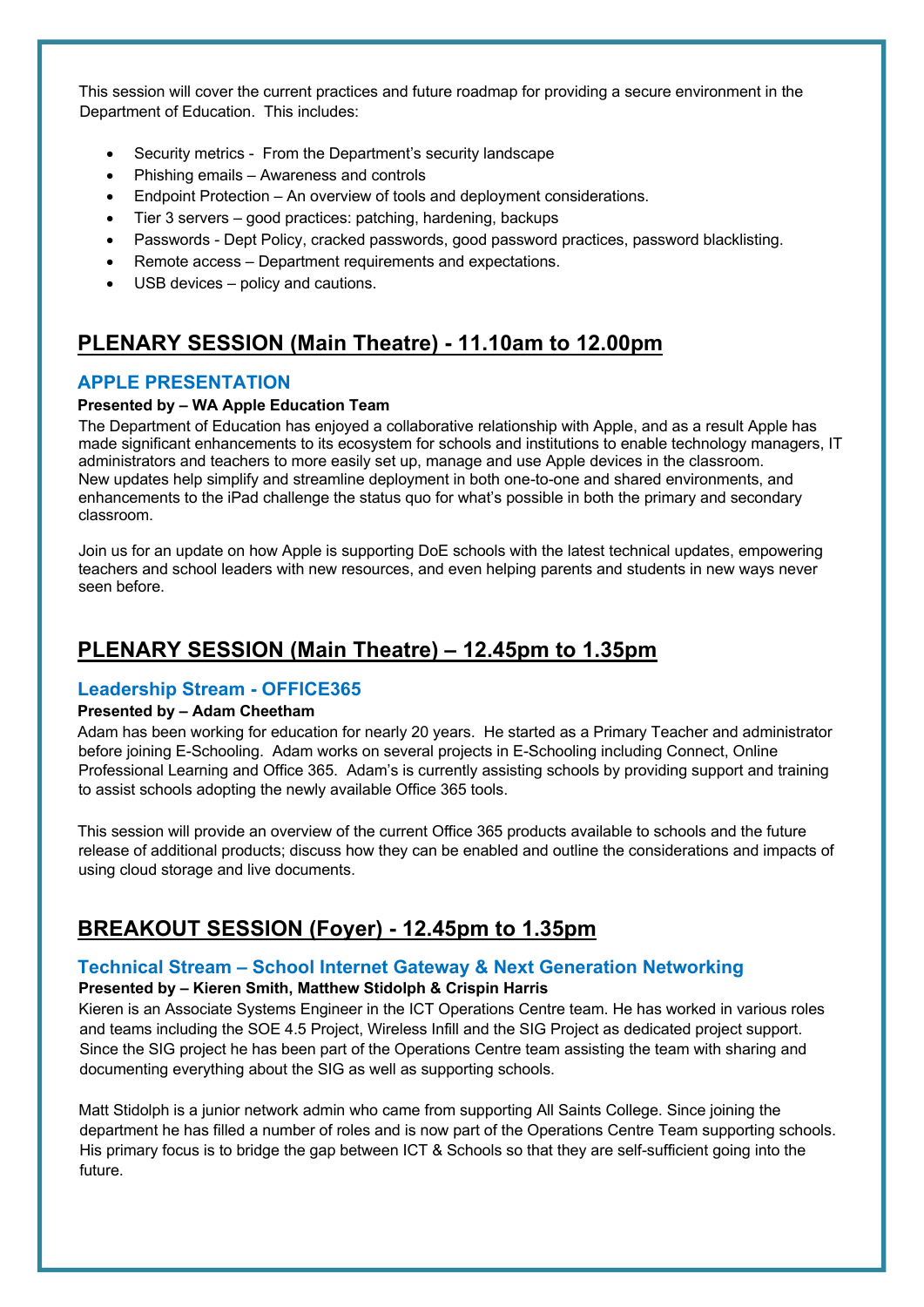Kieren & Matt will cover the current state of the SIG as well as an in depth talk on its policies and user authentication. Flow of network traffic from devices such as iPads and School Tier 3 servers will be discussed along with common issues and misconceptions of the SIG.

Crispin Harris is a Technical Architect for Kinetic IT. Throughout his 25 year career, Crispin has designed and implemented network and security solutions for organisations such as WA Police, CSC, Woodside and FMG. For the past 6 years, Crispin has worked within the Department and is embarking on his latest challenge, to design the next generation of school networks.

Crispin's presentation will address current school network design, its limitations and provide an overview of requirements being gathered for the future network design.

# **BREAKOUT SESSION (Studio) - 12.45pm to 1.35pm**

#### **Technical Stream – SOE Development**

#### **Presented by – Alvin Hall & Michael Caddy**

Alvin Hall started working in IT back in 2006. For the past eight years Alvin has assisted with the implementation and design of SOE frameworks across multiple government organisations. He holds industry certifications across AWS, the Linux Foundation as well as Microsoft's desktop, server and Cloud technologies.

Michael Caddy is the technical lead for the ICT Customer Service Centre SOE team. Michael began working in IT at Shenton College in 2001, and has worked across a range of Department high schools and the not-forprofit sector. He has worked for the Customer Service Centre for the past seven years specialising in SOE Development and Cloud Integration.

This session will provide an update on the developments and updates to the SOE environment for 2018. This will include:

- The Departments transition to Windows 10:
- The PaperCut Upgrade story;
- The first SOEv4.5 to SOEv4.5 migration (Thornlie SHS) with lessons learnt; and
- The new SOE Quarterly Release process.
- And more!

There is time allocated at the end for a Q&A session. Your opportunity to ask the SOE Development team the hard questions!

# **PLENARY SESSION (Main Theatre) - 1.45pm to 2.35pm**

#### **Leadership Stream - webSIS**

#### **Presented by – Leigh Cottrill**

Leigh is an experienced secondary school principal and currently principal advisor with the webSIS project. Leigh brings a wealth of experience to the role having worked in various regional and metropolitan locations including being the foundation principal at Ellenbrook Secondary College.

Leigh provides system leadership to enhance school capacity to ensure preparation and capability to manage the successful implementation of webSIS, and the professional learning, policy, operational and procedural adjustments this will entail.

The session will provide an overview of the application, an update on the implementation strategy for schools including planning considerations and preparation timelines. The session will also include a brief demonstration of the functionality of webSIS.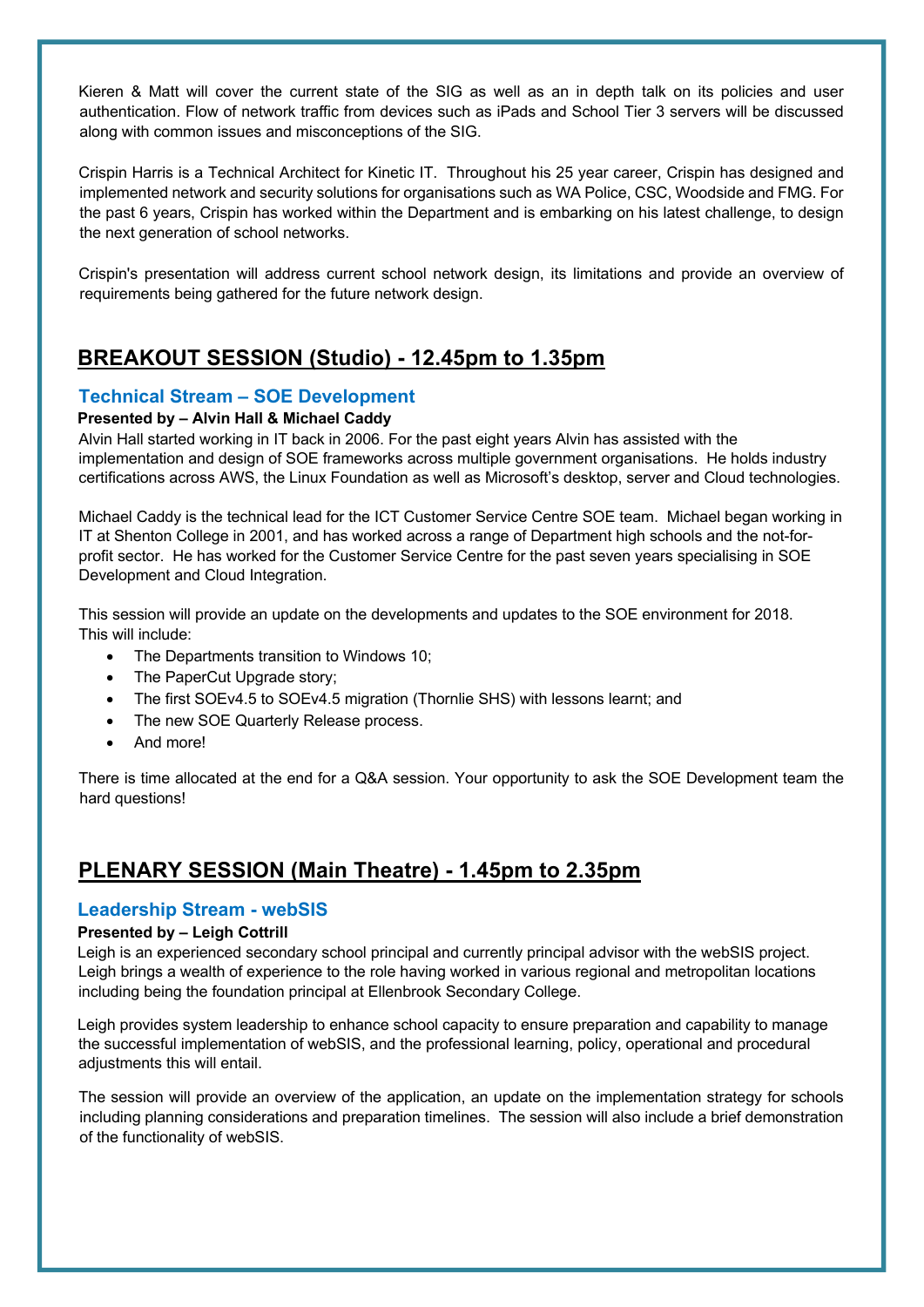# **BREAKOUT SESSION (Foyer) - 1.45pm to 2.35pm**

#### **ICT THREAT PREVENTION**

#### **Presented by – Mat Platel, Alan Fereday, Nandini Bhundia**

Mat Platel is the Operations Manager responsible for managing the teams that deliver Network and Security services to the Department of Education. Although new to Education, Mat has been with Kinetic IT for 10 years delivering infrastructure related services into WA Police, Water Corporation and INPEX. Prior to Kinetic IT, Mat has experience working within IT delivery teams for organisations such as BankWest, Sony and the CSIRO.

Alan Fereday is a Technical Specialist with 20 years experience working within IT operational infrastructure and service delivery. For the last 8 years, Alan has focussed on delivering Information Security services in the corporate and government sectors for organisations such as Bunnings, INPEX and now Education. Alan is a former state secretary for Australian Information Security Association (AISA).

Nandini is a Systems Engineer within the Security Services team. She has 10 years experience within the IT Industry with 7 years focused in Information Security at organisations such as INPEX, LandGate, GovNext and Education.

This session will cover the current practices and future roadmap for providing a secure environment in the Department of Education. This includes:

- Security metrics From the Department's security landscape
- Phishing emails Awareness and controls
- Endpoint Protection An overview of tools and deployment considerations.
- Tier 3 servers good practices: patching, hardening, backups
- Passwords Dept Policy, cracked passwords, good password practices, password blacklisting.
- Remote access Department requirements and expectations.
- USB devices policy and cautions.

# **BREAKOUT SESSION (Studio) - 1.45pm to 2.35pm**

#### **Technical Stream – ICT TOOLS (SSS / ICT Dashboard)**

#### **Presented by – Bernhard Spits**

Bernie is an application developer with more than 10 years experience at the Department of Education. He first started on the Service Desk and quickly developed a strong technical grounding that saw him work in numerous roles in infrastructure support, SOE development, and even team leading.

While he had some coding experience through university, his interest peaked during his was heavy involvement in the Departments SOEv4 project. Combining his infrastructure knowledge with scripting skills. Bernie was pivotal in automating a number of processes that helped streamline the SOE deployment. Eg. Automated Server Builds. Bernie is currently a developer in the team responsible for ICT Dashboard, Schools Self Service, and many other applications and integrations that underpin the SOE.

This session will cover the developments in 2018 for the Schools Self Service (SSS) and ICT Dashboard; provide a behind the scenes on these tools on how they function.

Focus on new functionality in the SSS tool such as the network automation using the recently released SSS API and future developments such as switch port Leadership and on boarding wireless access points. Time permitting, the opportunity for a Q&A session at the end.